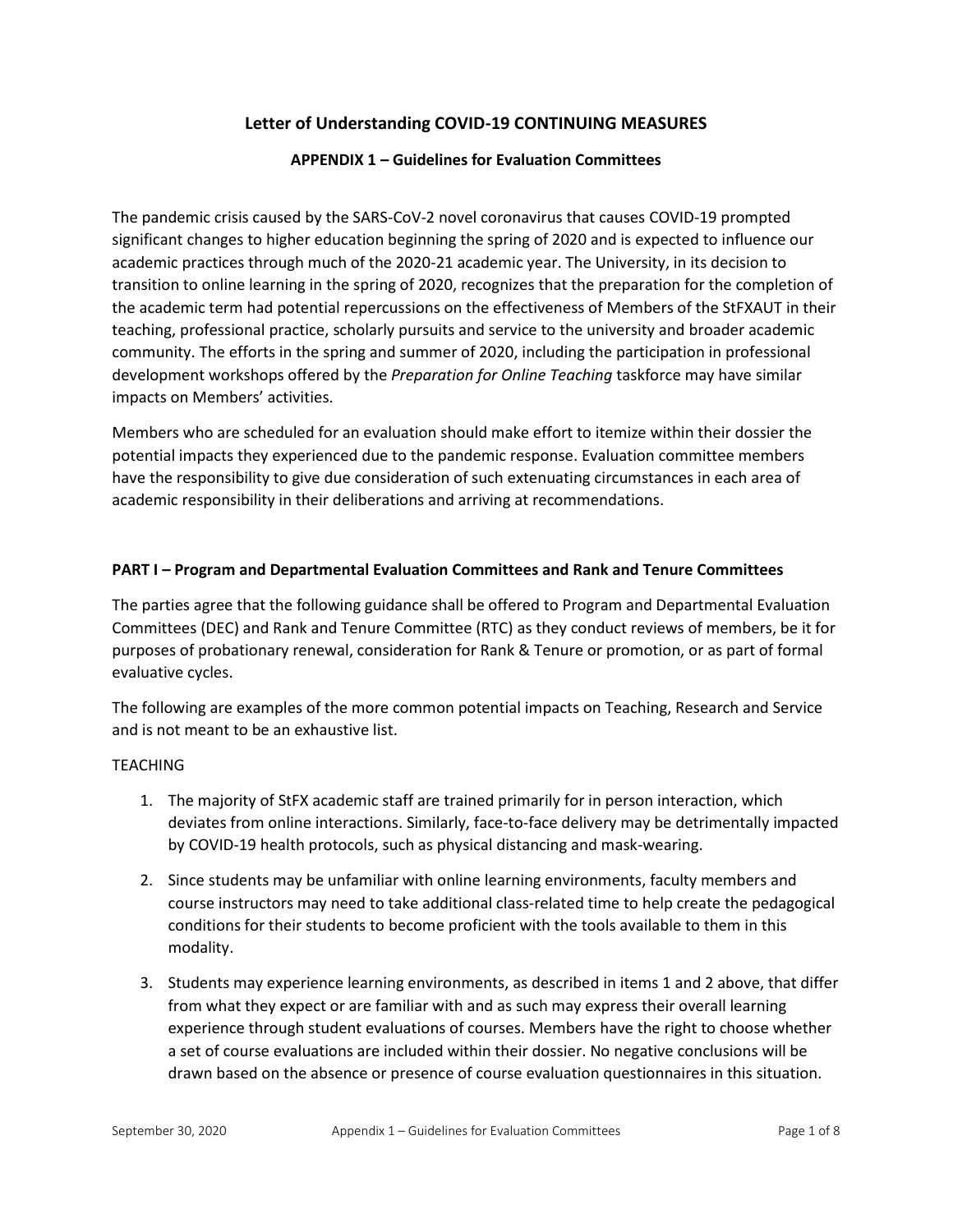- 4. Classroom visitations (either online or in person) provide for significant formative development of probationary members, contract faculty and academic instructional staff. However, class visits in either of these environments may look different than in previous years and in some cases may be new to the instructor and foreign to the DEC member(s).
- 5. In order to support a comprehensive understanding of the teaching environment, faculty members are encouraged to share their Learning Management System (Moodle) pages with DEC members. The review of course organization and pedagogical approach to delivery and use of discussion boards and other learning resources provide significant insight into one's teaching philosophy, in the absence of other forms of teaching effectiveness such as course evaluations

# RESEARCH

- 6. Faculty members on sabbatical leave may have been impacted starting in the spring of 2020 and been unable to complete all of the activities that comprised part of their sabbatical research plan.
- 7. Publishers and publishing houses have been impacted by the pandemic and noticeable delays have occurred in the processing of manuscripts and monographs. Members of the DEC and RTC must consider information provided by researchers, such as emails or notifications from publishers, that decisions on submissions have been delayed.
- 8. Conferences scheduled for the spring 2020 and throughout the 2020-21 academic year have mostly been cancelled or scheduled online. Online conference proceedings and presentations bear equal weight to those presented in person.
- 9. Internal research funds have had their deadlines extended. Similarly, tri-council agencies have offered extensions in specific cases to grant holders. However, the transition to remote work may have reduced the research capacity for those members who rely on physical research space (labs) or access to fieldwork.
- 10. Faculty members whose research is supported by undergraduate research assistants, honours thesis students or graduate students may have been negatively impacted when students were forced to leave the university. While internal and external student scholarships continued to be honoured during the spring/summer of 2020, the effectiveness of remote research must be given due consideration by the DEC and RTC.

# **SERVICE**

- 11. While service to the University transitioned online during the pandemic, the ability to participate by some members of faculty may have been compromised due to poor internet connectivity.
- 12. Service to the broader academic community (e.g. editorial boards, granting panels, scientific organizations) may have been impacted by pandemic-related closures.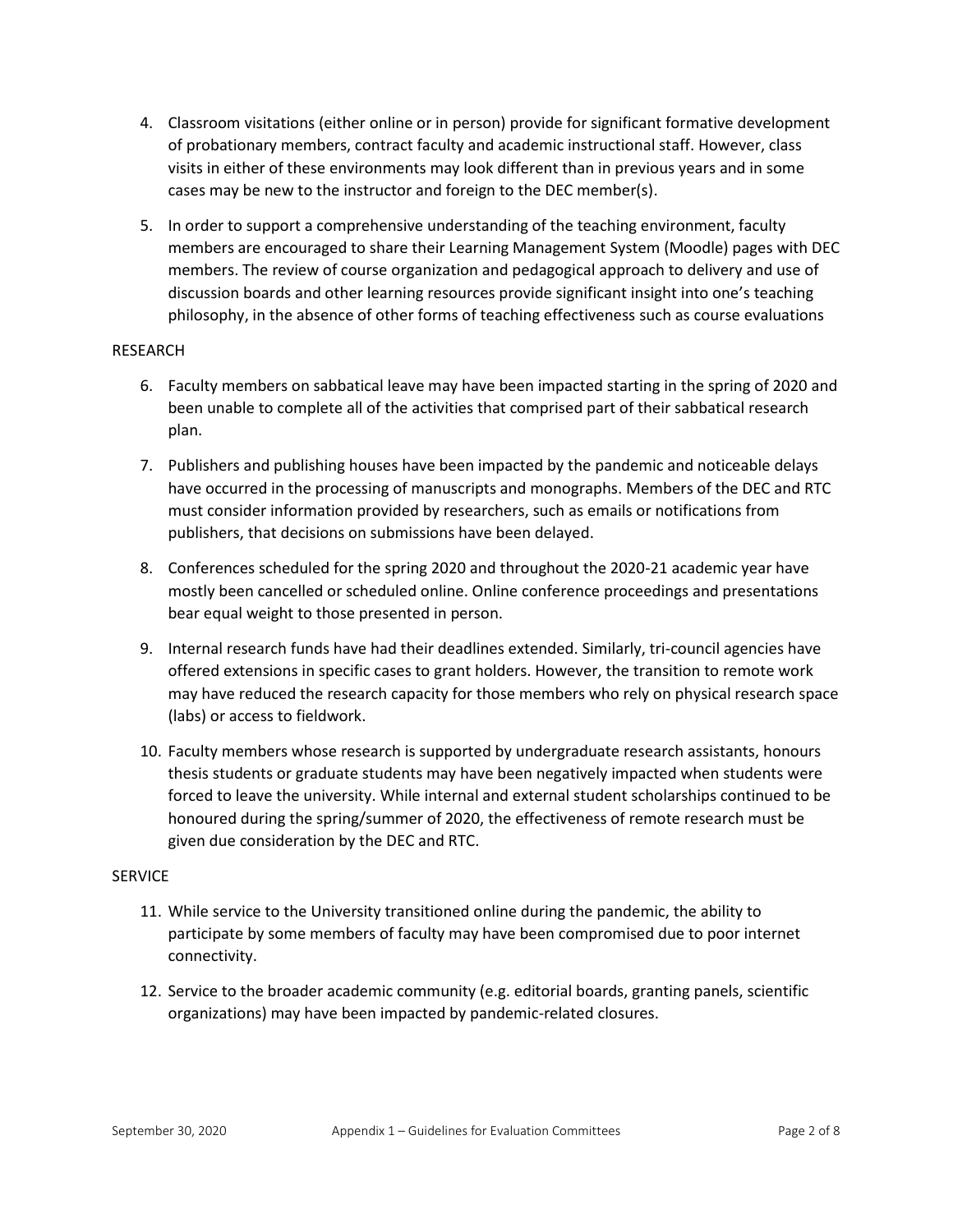# **Part II – University Librarian and Librarian Evaluation Committee (LEC)**

The parties agree that the following guidance shall be offered to the University Librarian and Librarian Evaluation Committee as they conduct reviews of members, be it for purposes of annual performance review, probationary renewal, or consideration for promotion or permanent appointment.

The following are examples of the more common potential impacts on Professional Practice, Academic Service, and Research, Scholarly, and Creative Activity, and is not meant to be an exhaustive list. PROFESSIONAL PRACTICE

- 1. Library functions impacted by COVID-19 health protocols, such as library closure, physical distancing and mask-wearing, have impacted Members' ability to interact effectively, and to fulfill the duties and responsibilities of the Librarian's position based on standard practice.
- 2. The move to online learning environments has impacted the ability to instruct students and faculty on library services and information literacy.
- 3. COVID-19 health protocols have restricted the use of many of the methods in Article 3.2.1: 2.3 for evaluating effectiveness of professional practice of a Librarian.

# ACADEMIC SERVICE

- 1. While service to the Library and University transitioned online during the pandemic, the ability to participate by some Librarians may have been compromised due to poor internet connectivity.
- 2. Conferences scheduled for the spring 2020 and throughout the 2020-21 academic year have mostly been cancelled or scheduled online. Online conference proceedings and presentations bear equal weight to those presented in person.

#### RESEARCH, SCHOLARLY, AND CREATIVE ACTIVITY

- 1. Librarians on sabbatical leave may have been impacted starting in the spring of 2020 and been unable to complete all of the activities that comprised part of their sabbatical research plan.
- 2. Publishers and publishing houses have been impacted by the pandemic and noticeable delays have occurred in the processing of manuscripts and monographs. Members of the LEC must consider information provided by Members, such as emails or notifications from publishers, that decisions on submissions have been delayed.
- 3. Conferences scheduled for the spring 2020 and throughout the 2020-21 academic year have mostly been cancelled or scheduled online. Online conference proceedings and presentations bear equal weight to those presented in person.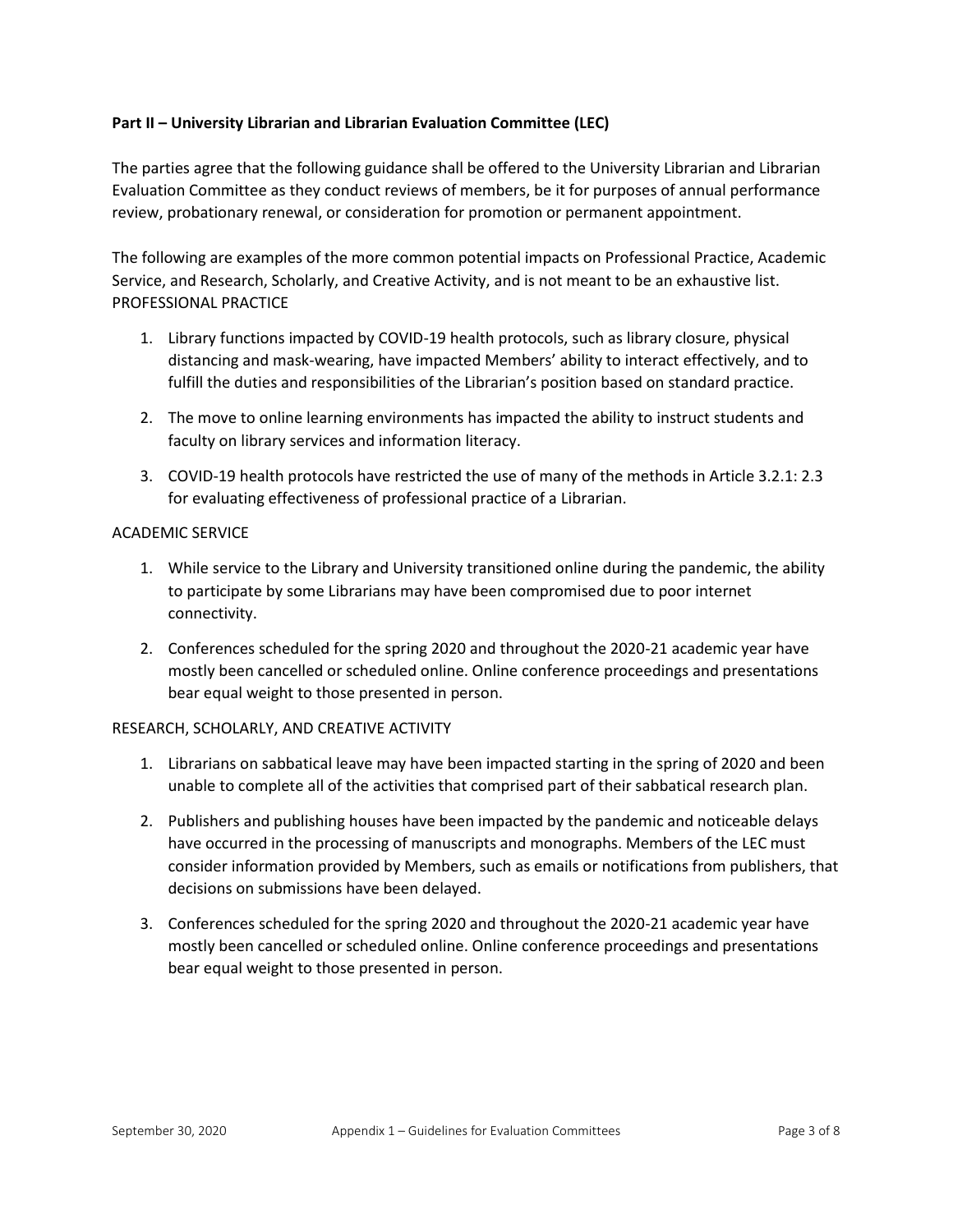## **PART III – Lab Instructor Evaluation Committees**

The parties agree that the following guidance shall be offered to Departmental Evaluation Committees as supplemented by Lab Instructors for the purpose of the Performance Evaluation of Lab Instructors, as well as to supervising course instructors when asked to evaluate the performance of a Lab Instructor.

The following are examples of the more common potential impacts on Lab Instruction and Service and is not meant to be an exhaustive list.

### **INSTRUCTION**

- 1. The majority of StFX academic staff are trained primarily for in person interaction, which deviates from online interactions. Similarly, face-to-face delivery may be detrimentally impacted by COVID-19 health protocols, such as physical distancing and mask-wearing.
- 2. Since students may be unfamiliar with online learning environments, lab instructors may need to take additional lab-related time to help create the pedagogical conditions for their students to become proficient with the tools available to them in this modality.
- 3. Students may experience learning environments, as described in items 1 and 2 above, that differ from what they expect or are familiar with and as such may express their overall learning experience through student evaluations of labs.
- 4. Classroom (lab) visitations (either online or in person) provide for significant formative development of lab instructors. However, lab visits in either of these environments may look different than in previous years and in some cases may be new to the lab instructor and foreign to the DEC member(s).

# **SERVICE**

1. While service to the Department and University transitioned online during the pandemic, the ability to participate by some Lab Instructors may have been compromised due to poor internet connectivity.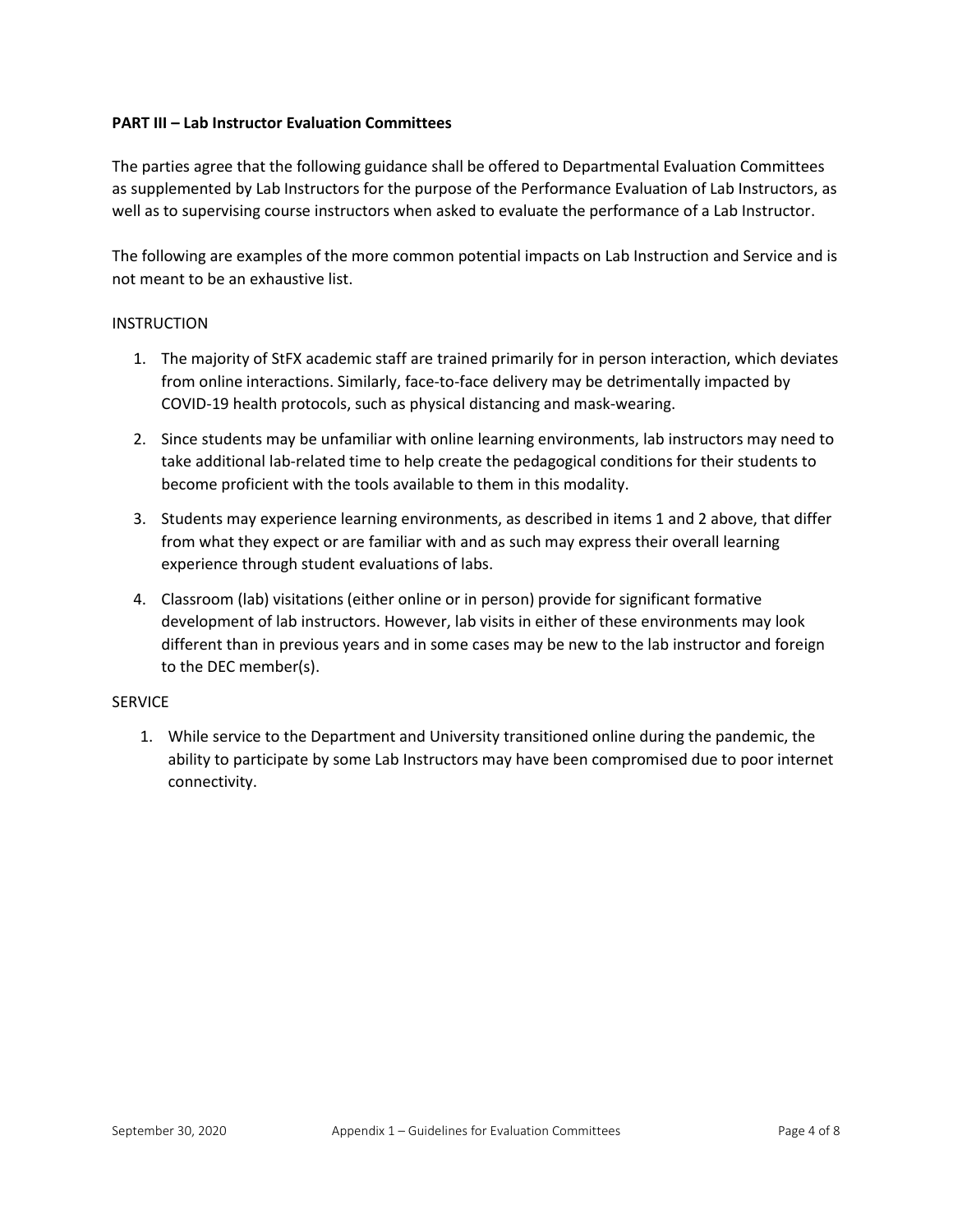# **PART IV – Nurse Educator Performance Evaluation Committee**

The parties agree that the following guidance shall be offered to the Nurse Educator Evaluation Committee as it conducts reviews of members.

The following are examples of the more common potential impacts on Teaching and Clinical Supervision, Scholarly or Professional Development, and Service and is not meant to be an exhaustive list.

#### TEACHING AND CLINICAL SUPERVISION

- 1. Instructional activities may be detrimentally impacted by COVID-19 health protocols, such as physical distancing and mask-wearing.
- 2. Students may experience learning environments that differ from what they expect or are familiar with and as such may express their overall learning experience through student evaluations.

### SCHOLARLY OR PROFESSIONAL DEVELOPMENT

3. Conferences scheduled for the spring 2020 and throughout the 2020-21 academic year have mostly been cancelled or scheduled online. Online conference proceedings and presentations bear equal weight to those presented in person.

### **SERVICE**

- 4. While service to the Rankin School of Nursing and University transitioned online during the pandemic, the ability to participate by some Nurse Educators may have been compromised due to poor internet connectivity.
- 5. Service to the professional community may have been impacted by pandemic-related closures.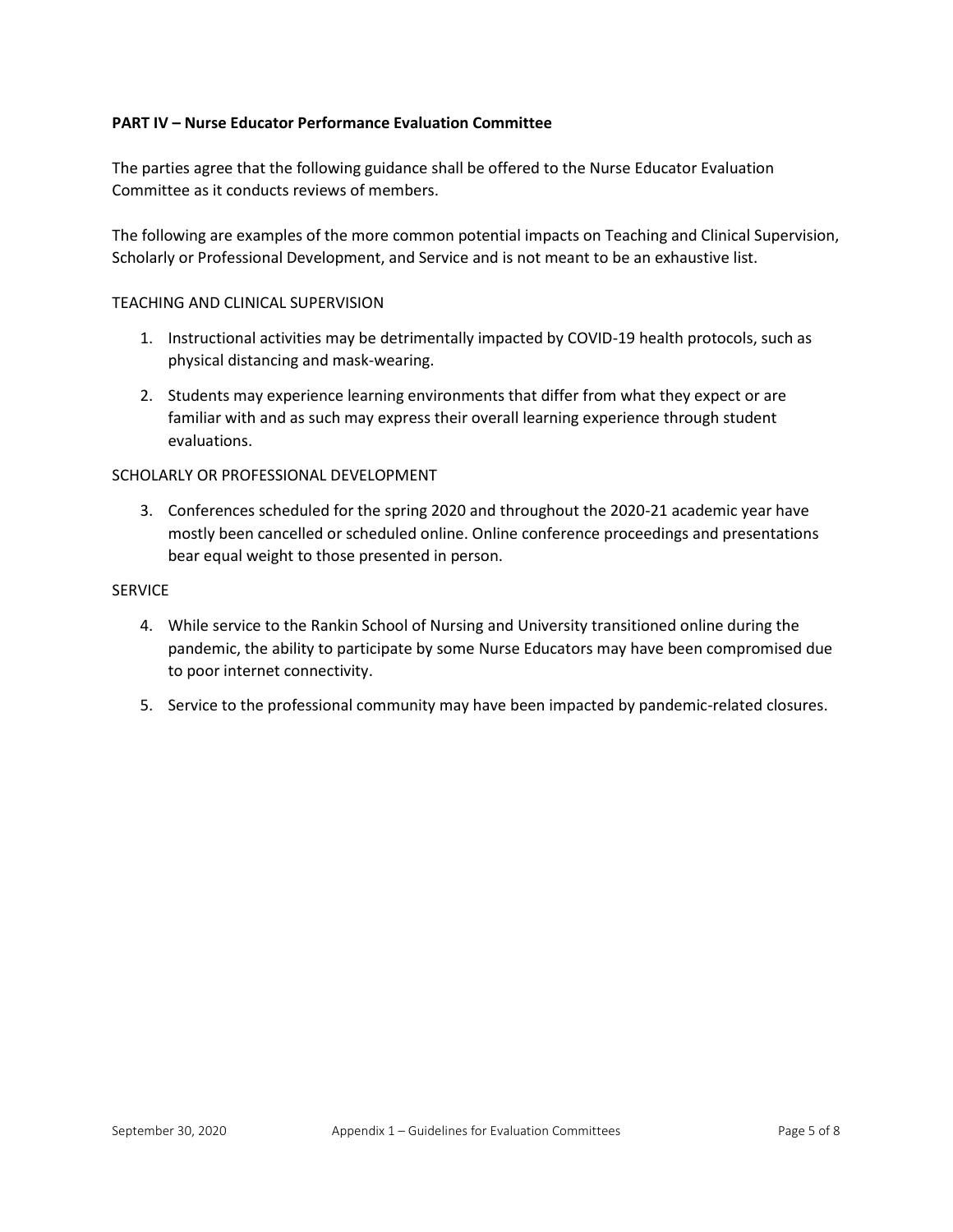# **PART V – Coady Executive Director and Coady Promotion Committee**

The parties agree that the following guidance shall be offered to the Coady Executive Director and the Coady Promotion Committee as they conduct reviews of members, be it for purposes of performance evaluations or consideration for promotion.

The following are examples of the more common potential impacts on Teaching, Research, Partnership and Capacity Building, and Service and is not meant to be an exhaustive list.

### TEACHING

- 1. The majority of StFX academic staff are trained primarily for in person interaction, which deviates from online interactions. Similarly, face-to-face delivery may be detrimentally impacted by COVID-19 health protocols, such as physical distancing and mask-wearing.
- 2. Since students may be unfamiliar with online learning environments, faculty members and course instructors may need to take additional class-related time to help create the pedagogical conditions for their students to become proficient with the tools available to them in this modality.
- 3. Students may experience learning environments, as described in items 1 and 2 above, that differ from what they expect or are familiar with and as such may express their overall learning experience through student evaluations of courses.
- 4. Many Coady in-person programs were forced to be cancelled, impacting the opportunities for members in teaching.

### RESEARCH (KNOWLEDGE BUILDING)

- 5. Coady Members on research leave may have been impacted starting in the spring of 2020 and been unable to complete all of the activities that comprised part of their research plan.
- 6. Publishers and publishing houses have been impacted by the pandemic and noticeable delays have occurred in the processing of manuscripts and monographs. Members of the Coady Evaluation Committee must consider information provided by researchers, such as emails or notifications from publishers, that decisions on submissions have been delayed.
- 7. Conferences scheduled for the spring 2020 and throughout the 2020-21 academic year have mostly been cancelled or scheduled online. Online conference proceedings and presentations bear equal weight to those presented in person.
- 8. Coady members whose research is supported by undergraduate research assistants, honours thesis students or graduate students may have been negatively impacted when students were forced to leave the university.
- 9. Opportunities for capacity building through site visits and in-person meetings were limited.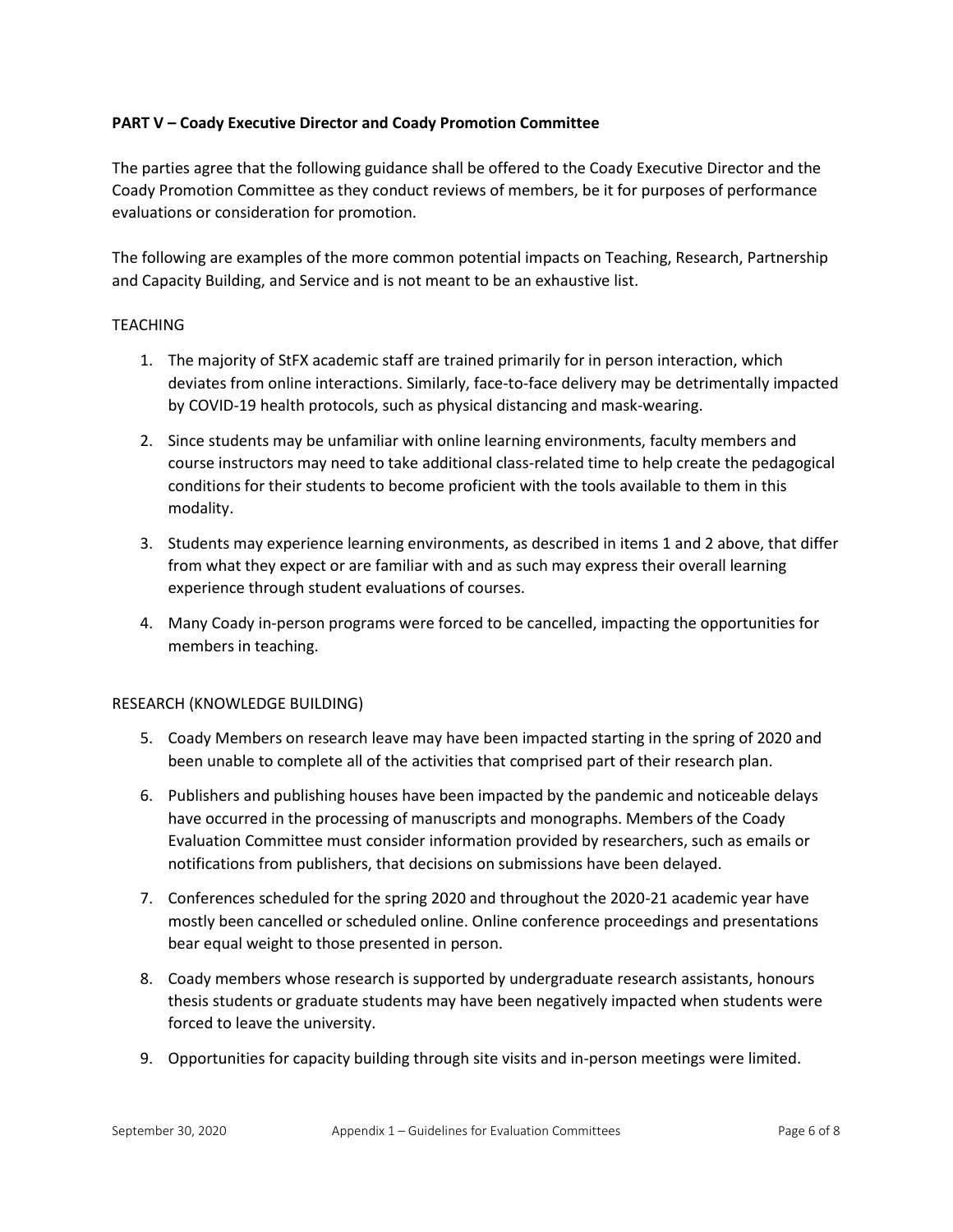#### **SERVICE**

- 10. While service to the Institute transitioned online during the pandemic, the ability to participate by some members of faculty may have been compromised due to poor internet connectivity.
- 11. Service to the broader academic community (e.g. editorial boards, granting panels, scientific organizations) may have been impacted by pandemic-related closures.
- 12. The transition to fully online teaching has limited the time available for service commitments.

### **PART VI – Learning Skills Coordinator and Learning Skills Instructor Evaluation Committee**

The parties agree that the following guidance shall be offered to the Learning Skills Coordinator and the Learning Skills Instructor Evaluation Committee as they conduct reviews of Members, be it for purposes of performance evaluation.

The following are examples of the more common potential impacts on the work of a Learning Skills Instructor and is not meant to be an exhaustive list.

- 1. The majority of StFX academic staff are trained primarily for in person interaction, which deviates from online interactions. Similarly, face-to-face interaction may be detrimentally impacted by COVID-19 health protocols, such as physical distancing and mask-wearing.
- 2. Since students may be unfamiliar with online learning environments, Learning Skills Instructors may need to take additional meeting time to help create the pedagogical conditions for their students to become proficient with the tools available to them in this modality.
- 3. Students may experience learning environments, as described in items 1 and 2 above, that differ from what they expect or are familiar with.
- 4. Opportunities to deliver workshops and their effectiveness may be limited by COVID-19 health protocols.